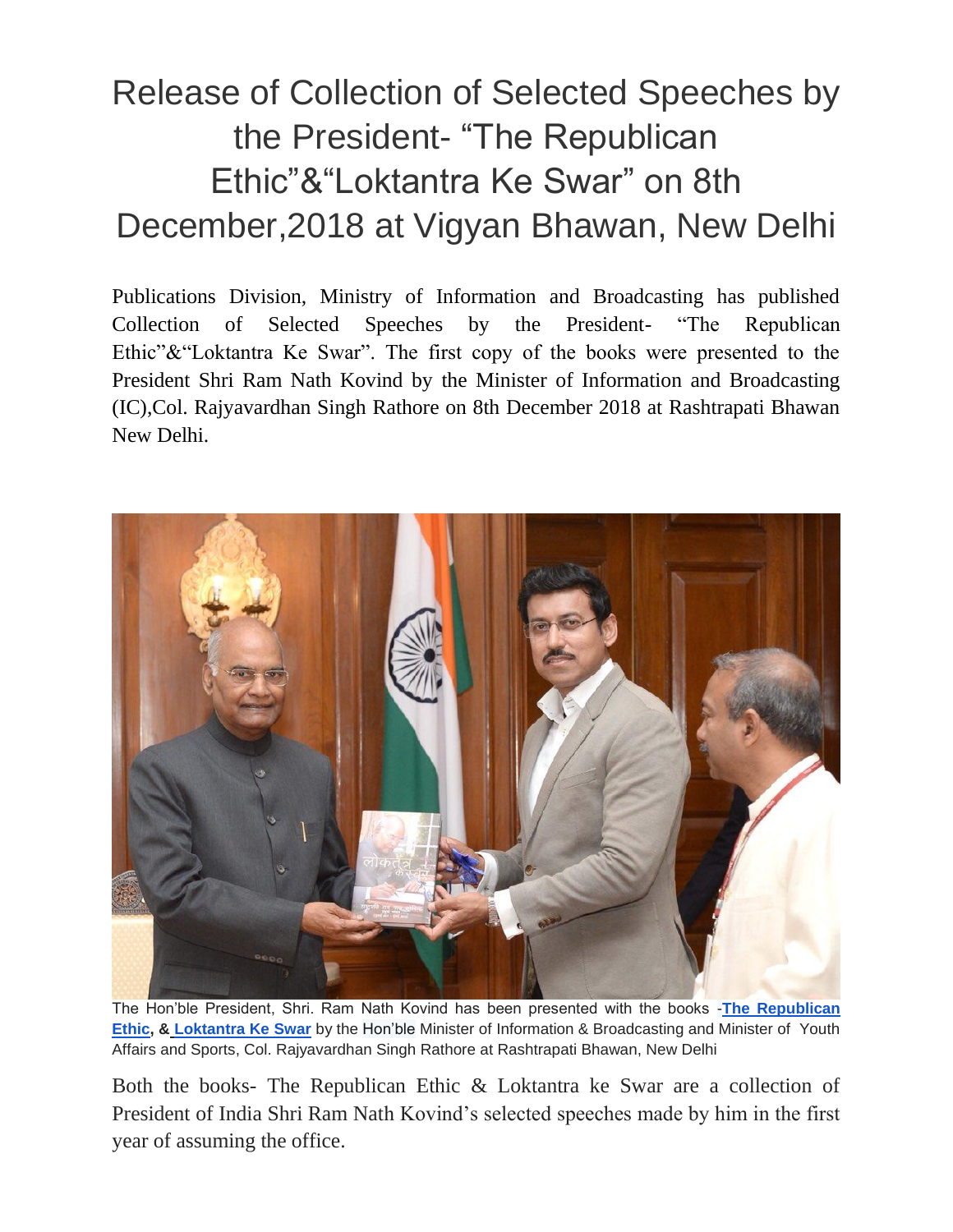'The Republican Ethic' has a collection of 95 select speeches in English out of the total 243 speeches made by him in the first year as the President of India. The speeches are categorized into eight subgroups -- Addressing the Nation, diversity of India, window to the world, educating India, equipping India, dharma of public service, honoring our sentinels, spirit of the Law & acknowledging excellence.

The second book "Loktantra ke Swar" – is a collection of 109 speeches in Hindi which talks about different layers and levels of multifaceted largest democracy in the world - India.

The building blocks of this book are equality, egalitarianism & education. These are principles that have motivated the President on his personal journey which began in a small village mud house. The book has been conceived to help the readers navigate through the vision and thought that the President delves upon, especially with relation to the vision of nation and individual citizen's duty towards the nation.

Later in the day, the Vice President of India, Shri M.Venkaiah Naidu released Compilation of Selected speeches of the President, Ram nath Kovind titled, "The Republican Ethic" in English and "Loktantra ke Swar" in Hindi at a function in Vigyan Bhawan in the capital on December 8. Union Minister of External Affairs, Smt. Sushma Swaraj, the Guest of Honor and the Minister of Information Broadcasting (IC),Col. Rajyavardhan Singh Rathore along with other senior dignitaries also graced the occasion.

In his address during the occasion,The Vice President said that the cornerstone of Indian ethos may be summed up in these wise words – Ekam Sat Vipra: Bahudha  $\rm Vadanti$  (एकम् सद् विप्रा: बहुधा वदंति) – Truth is one, wise men express it in many ways and this inclusiveness is the essence of India. Since the last fifteen months that Shri Kovind has been the President of India, he said he has been following his erudite addresses in which found an earnest call for inclusiveness.

The Vice President said that the building blocks of the Republican Ethic are equality, egalitarianism and education – themes dear to the President. These are the principles that motivated his unique journey from the mud house of a small village to Rashtrapati Bhawan, he added.

The Vice President said that the President's vision and thoughts have covered a wide range of issues of national and international importance with a special focus on the challenges which India faces in the contemporary world. But, most importantly he speaks the heart of a common man, he added.